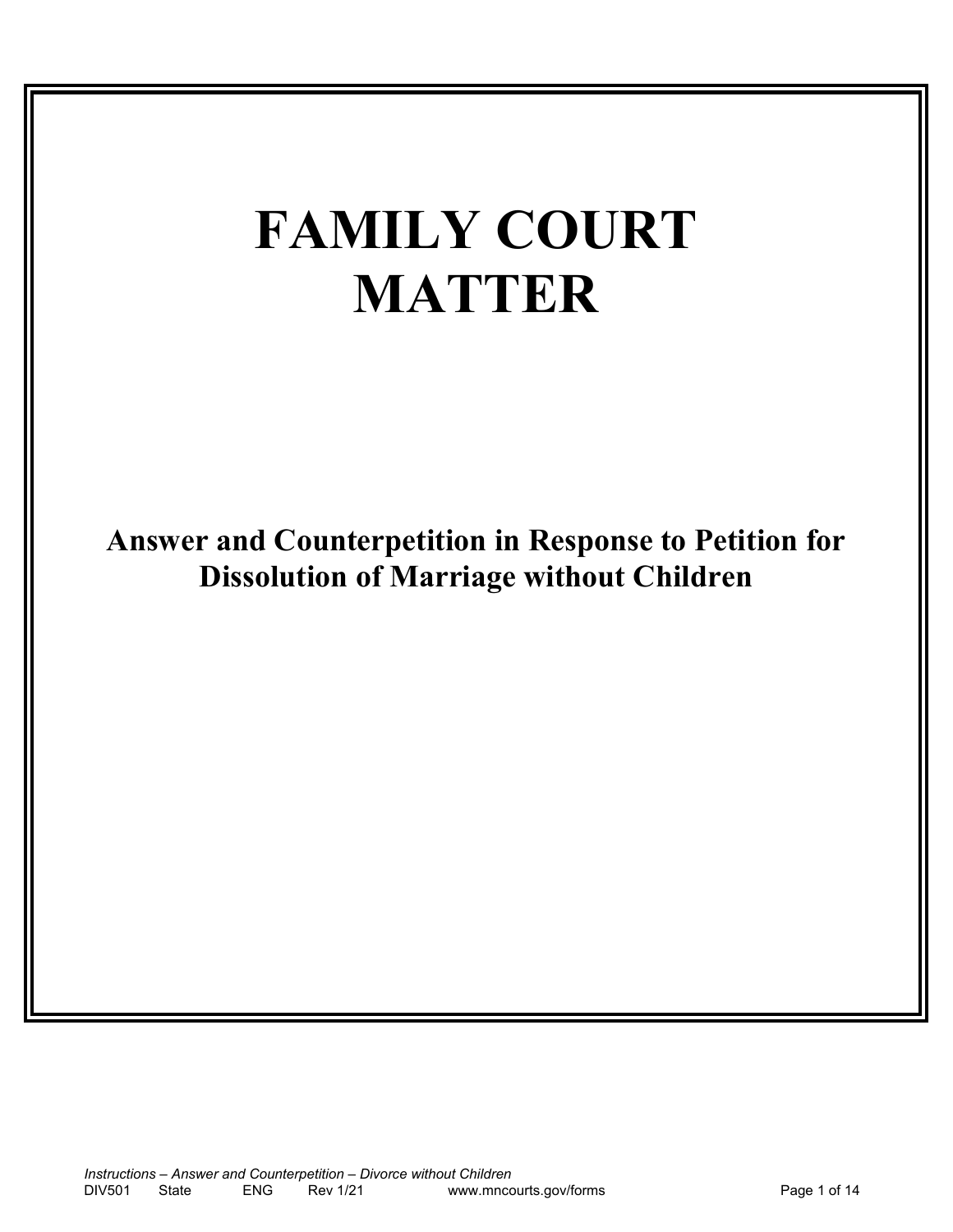# IMPORTANT NOTICES

- **STOP: THE LAW STATES THAT BEFORE YOU CAN BEGIN A DIVORCE IN MINNESOTA, EITHER (1) YOU OR YOUR SPOUSE MUST HAVE LIVED IN MINNESOTA FOR THE LAST SIX (6) MONTHS, OR (2) YOU OR YOUR SPOUSE MUST BE A MEMBER OF THE ARMED FORCES STATIONED IN MINNESOTA FOR THE LAST SIX (6) MONTHS. IF ONE OF YOU HAS NOT LIVED IN MINNESOTA FOR THE LAST SIX (6) MONTHS, STOP, YOU CANNOT GET A DIVORCE YET. YOU MUST WAIT UNTIL YOU HAVE LIVED IN MINNESOTA FOR AT LEAST SIX (6) MONTHS. THERE IS A LIMITED EXCEPTION TO THIS RULE FOR SAME SEX COUPLES WHO WERE MARRIED IN MINNESOTA.**
- **WARNING: YOU HAVE THIRTY (30) DAYS FROM THE DATE YOU WERE SERVED WITH THE** *PETITION FOR DISSOLUTION OF MARRIAGE* **IN WHICH TO RESPOND. IF YOU DO NOT RESPOND WITHIN THE THIRTY (30) DAY PERIOD, THE COURT MAY GIVE YOUR SPOUSE EVERYTHING HE OR SHE ASKED FOR IN THE** *PETITION***.**
- THE COURT EXPECTS EVERY PERSON WHO APPEARS IN COURT WITHOUT A LAWYER TO KNOW THE LAW. IF YOU ACT AS YOUR OWN LAWYER, YOU MUST DO WHAT A LAWYER WOULD DO.
- YOU SHOULD SEE A LAWYER IF YOU DON'T KNOW HOW TO ANSWER THE QUESTIONS ON THESE FORMS OR IF YOU THINK THE OTHER PARTY WILL HIRE A LAWYER.
- AS YOU FILL IN THE FORM(S), YOU **MUST** FOLLOW THE INSTRUCTIONS.
- TYPE YOUR ANSWERS OR PRINT NEATLY USING DARK INK.
- IF YOU NEED MORE SPACE TO ANSWER A QUESTION, USE AN ADDITIONAL FULL SHEET OF PAPER.

#### **Confidential Information and Documents**

**NOTE! Most documents filed with the court are considered public documents and are available to the public. Certain information that is filed with the court may be considered confidential based on court rule and not available to the public. To keep this information confidential and not available to the public, you must take certain steps that are described below.** 

> **The steps listed below are for filers who are filing paper documents. Filers who are using eFS to submit their court documents must identify and designate their filings as required in Minn. Gen. R. Prac. 11.03 and 14.06.**

#### **Confidential Information Form 11.1**

All social security numbers, employer identification numbers, and financial account numbers (also called "restricted identifiers") must not be listed on papers you file with the court. This is to protect your privacy, the other parties and your children. Only provide social security numbers, employer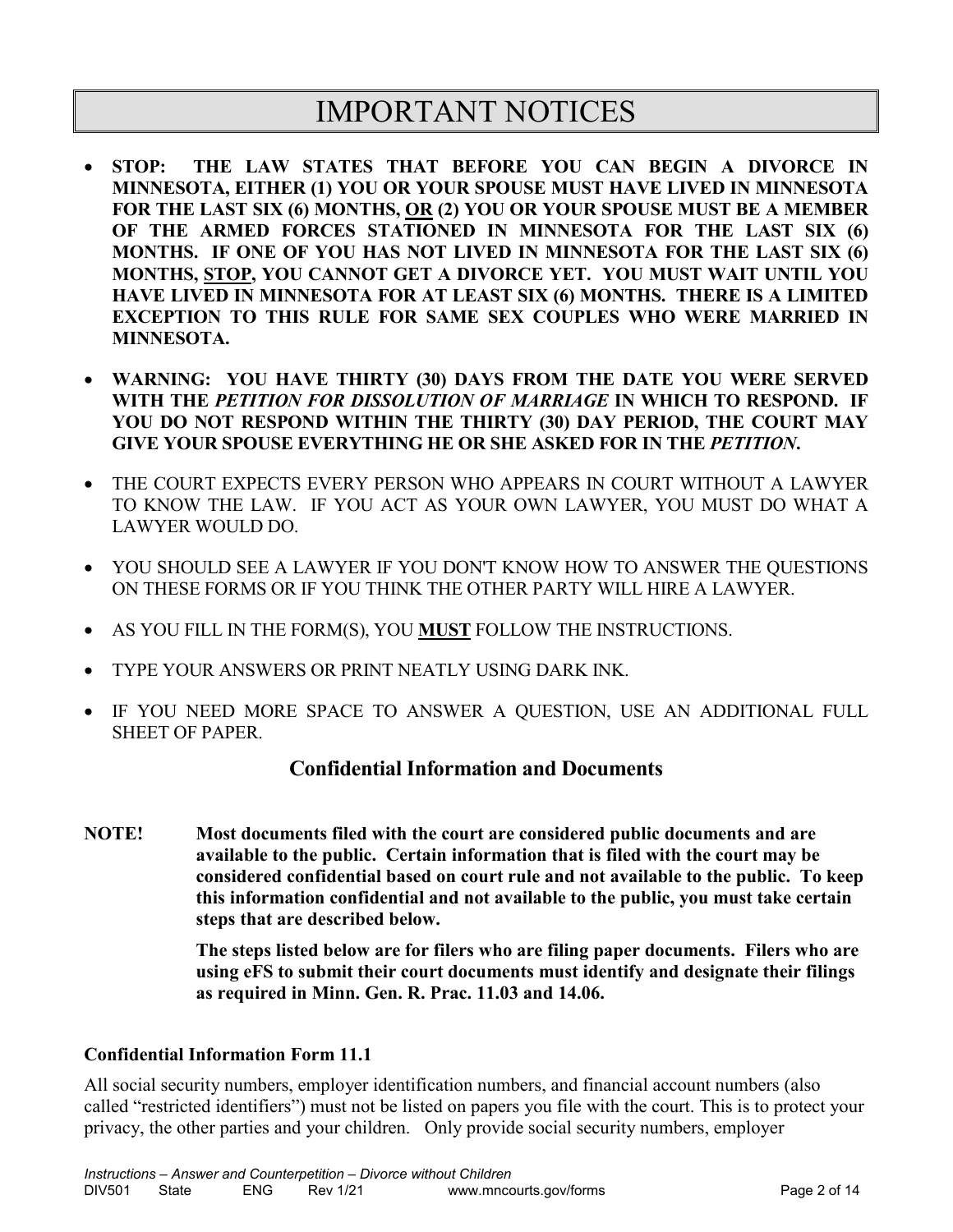identification numbers, and financial account numbers when the court requires this information to be provided to the court. For example, if you must provide the court with bank account numbers, or medical account numbers, do not include any account number in your document (your motion, supporting affidavit, etc.). Instead, you must use Form 11.1 to list these confidential numbers.

If account numbers are not required to be provided to the court, and the numbers appear on documents that are considered available to the public, (such as medical invoices or credit account numbers on statements) you must remove the number on the document before filing the document with the court.

#### **Cover Sheet for Non-Public Documents Form 11.2**

Most documents filed with the court are public. However, some documents are considered non-public documents based on court rules. You **must** identify these documents as non-public at the time you file the documents with the court. You must complete and file the "Cover Sheet for Non-Public Documents Form 11.2 (also called Form 11.2 cover sheet) when you file non-public documents. The most common non-public documents are called "financial source documents." Examples of financial source documents include:

- Paycheck stubs, employer statements, W-2 forms, or business income and business expenses
- Copies of your tax returns and schedules
- Bank statements
- Credit card statements
- Check registers

You may also need to submit other documents that court rules identify as non-public documents, such as a medical record. For example, a report from a doctor that provides a medical diagnosis or treatment plan for you or your child would qualify as a medical record.

You must use the Form 11.2 cover sheet when filing other non-public documents, such as medical records, with the court. One Form 11.2 cover sheet can be used for submitting all non-public documents.

#### **The failure to use Form 11.2 or Form 11.1 may result in your document being rejected by court administration, being available to the public, stricken from the court record, and sanctions from the court.**

See Rule 11 of the Minnesota General Rules of Practice for more information about how to file documents containing social security numbers, financial account numbers, "financial source documents" and other non-public documents.

Form 11.1 and Form 11.2 can be found at [www.mncourts.gov/forms](http://www.mncourts.gov/forms) under the court forms category of "Confidential Information" and is court form number CON111 and CON112.

Helpful materials may be found at your public county law library. For a directory, see <http://mn.gov/law-library/research-links/county-law-libraries.jsp> . For more information, contact your court administrator or call the Minnesota State Law Library at 651-297-7651.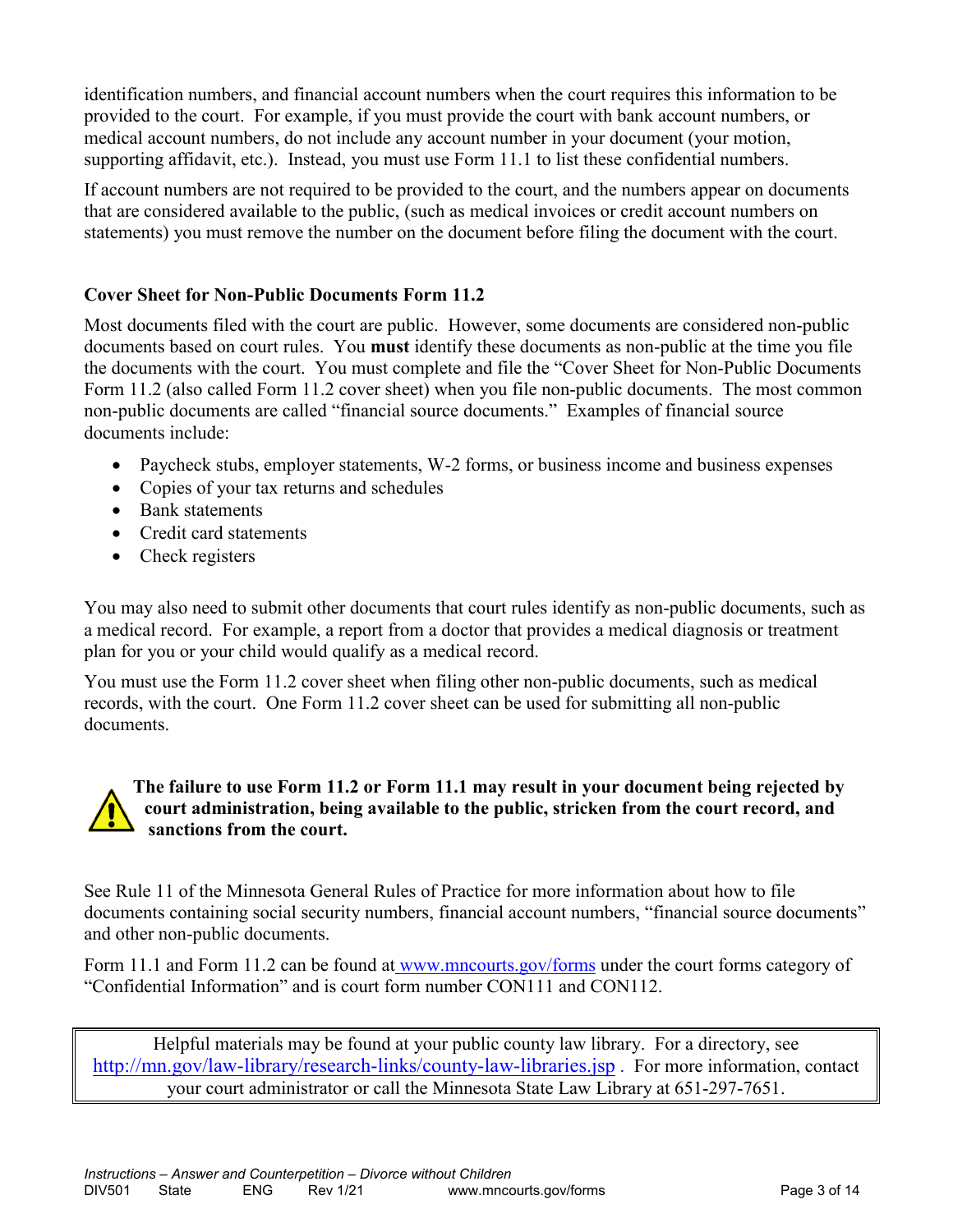# **INSTRUCTIONS**

## **Step 1**

#### **Fill Out the** *Answer and Counterpetition* **Form**

This Dissolution of Marriage (divorce) proceeding started when you were served with a copy of the *Summons* and a copy of the *Petition for Dissolution of Marriage*. You have thirty (30) days from the date you were handed the *Summons* and *Petition* in which to respond. If you do not respond within the thirty (30) day period, the court may give your spouse everything he or she has asked for in the *Petition*.

The following forms will be needed in a Dissolution of Marriage Response:

- *1. Answer and Counterpetition*
- *2. Form 11.1 Confidential Information Form*
- *3. Affidavit of Personal Service*
- *4. Affidavit of Service by Mail*
- *5. Parenting / Financial Disclosure Statement*

To respond to the *Petition for Dissolution of Marriage*, use these Instructions to fill out the *Answer and Counterpetition* form. The *Answer* form is divided into three (3) parts. The first part of the form (Questions 1-4 on Page 1) are known as your *Answer to the Petition for Dissolution of Marriage* and tells the court and your spouse whether you believe the information in the *Petition* is true or not true. The second part of the form (Questions 1-32 starting on Page 2) gives the court information about you, your spouse, your finances, and your property. The third part of the form (Questions 1-17 starting on Page 22) tells the court and your spouse what you are asking for from the court.

#### **FILL IN THE TOP PART OF THE FORM**

#### **NOTE: This information is known as "the caption" and will be the same on every form you fill out. The information to fill out the top part of the** *Answer and Counterpetition* **form can be found on the top part of the** *Petition for Dissolution of Marriage***.**

- Fill in the "Case No." as found at the top of the *Petition*, if provided.
- On the line marked "Name of Petitioner," write the full name of your spouse as found on the *Petition*. From now on, your spouse will be called Petitioner.
- On the line marked "Name of Respondent," write your full name. From now on, you will be called Respondent.

#### **ANSWER QUESTIONS 1 – 4 ON PAGE 1 OF THE FORM, WHICH ARE YOUR ANSWERS TO THE** *PETITION FOR DISSOLUTION OF MARRIAGE*

**NOTE: The instructions that follow are numbered the same as the questions on the** *Answer* **and**  *Counterpetition* **form.**

**For each of the following four questions, look at each paragraph numbered 1 through 32 in the**  *Petition for Dissolution of Marriage***.**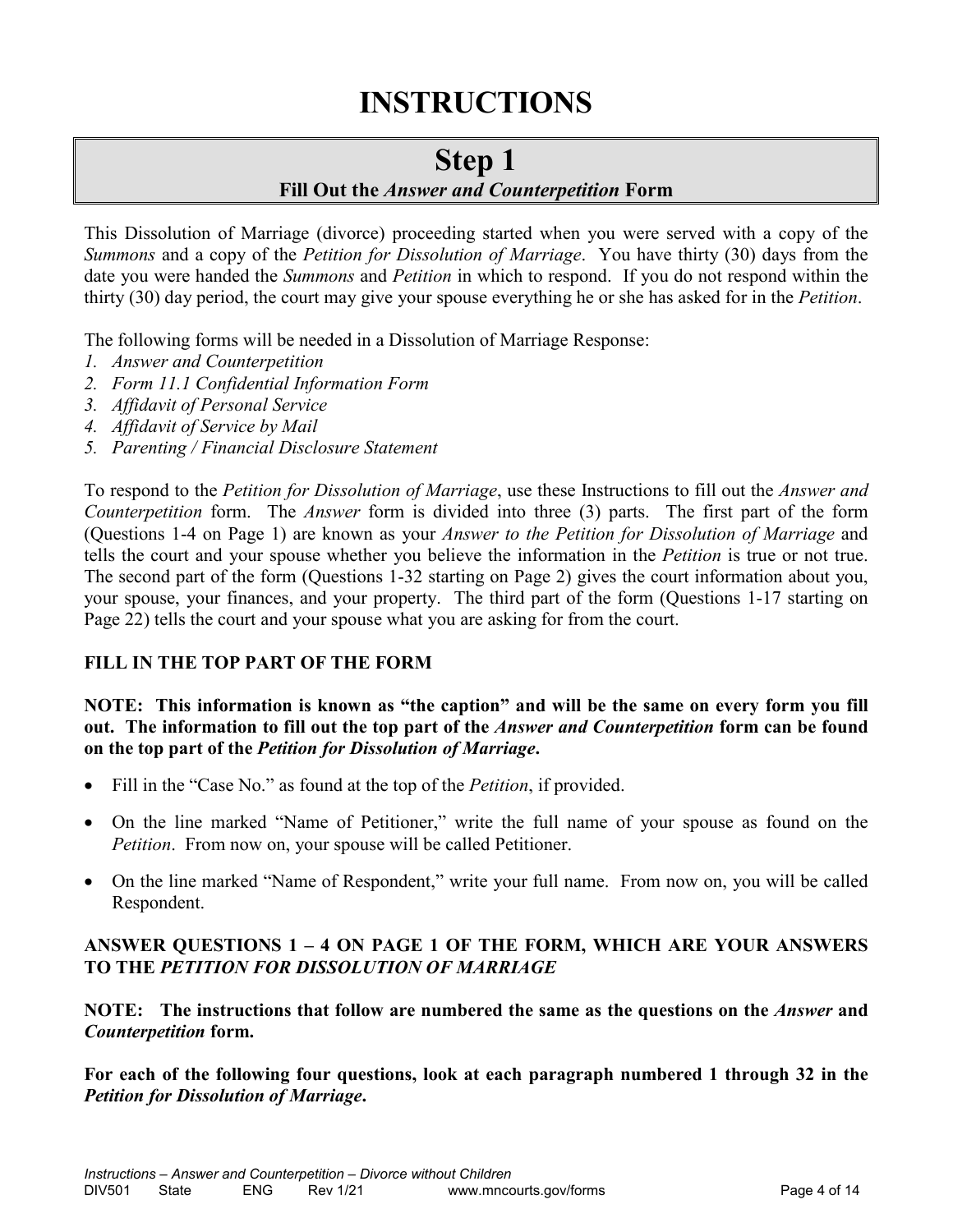- 1. If a paragraph is true, put the paragraph number(s) on the lines provided.
- 2. If a paragraph is not true, put the paragraph number(s) on the lines provided.
- 3. If a paragraph is partly true and partly not true, put the paragraph number(s) on the lines provided.
- 4. If you do not know whether a paragraph is true or not true, put the paragraph number(s) on the lines provided.

#### **ANSWER QUESTIONS 1 – 32 STARTING ON PAGE 2 OF THE FORM, WHICH GIVES THE COURT INFORMATION ABOUT YOU AND YOUR SPOUSE**

- 1. Throughout this case, your spouse will always be known as the Petitioner. Print your spouse's full name, street address, city, county, state, zip code, and date of birth. List all of your spouse's former or other names or write "none."
- 2. Throughout this case, you will always be known as the Respondent. Print your full name, street address, city, county, state, zip code and date of birth. List all of your former or other names or write "none."
- 3. Provide information about the date and location of your marriage.
- 4. Check YES if your spouse has lived in Minnesota for the last six months. Otherwise, check NO. Check YES if you have lived in Minnesota for the last six months. Otherwise, check NO.

**STOP: The law states that before you can begin a divorce in Minnesota, either: (1) you or your spouse (husband or wife) must have lived in Minnesota for the last six months; or (2) you or your spouse must be a member of the armed forces stationed in Minnesota for the last six months. If neither you nor your spouse has lived in Minnesota for the last six months, you cannot file for a divorce yet. You must wait until one of you has lived in Minnesota for at least six months. If one of you has lived in Minnesota for the last six months, then go on to answer the rest of the questions.** 

**NOTE:** If you and your spouse are a same sex couple who were civilly married in Minnesota, but no longer live in Minnesota, based on a new law effective August 1, 2013, you and your spouse may file an action for dissolution in Minnesota if there is no other state that will allow an action for dissolution because of the sex or sexual orientation of you and your spouse.

- 5. Answer the questions about the military status of both you and your spouse. If either you or your spouse is a member of the armed forces, there are special procedures under the Servicemembers Civil Relief Act. Contact an attorney.
- 6. In Minnesota, a marriage can be dissolved even if only one of the parties states that the marriage relationship is over. You do not need to add any information in this section.
- 7. Check YES if you are still living together; check NO if you are not. If NO, print the date you physically separated. If YES, describe why you are living together at this time.
- 8. Check YES if you or your spouse has already started another dissolution, legal separation or annulment proceeding in Minnesota or any other state.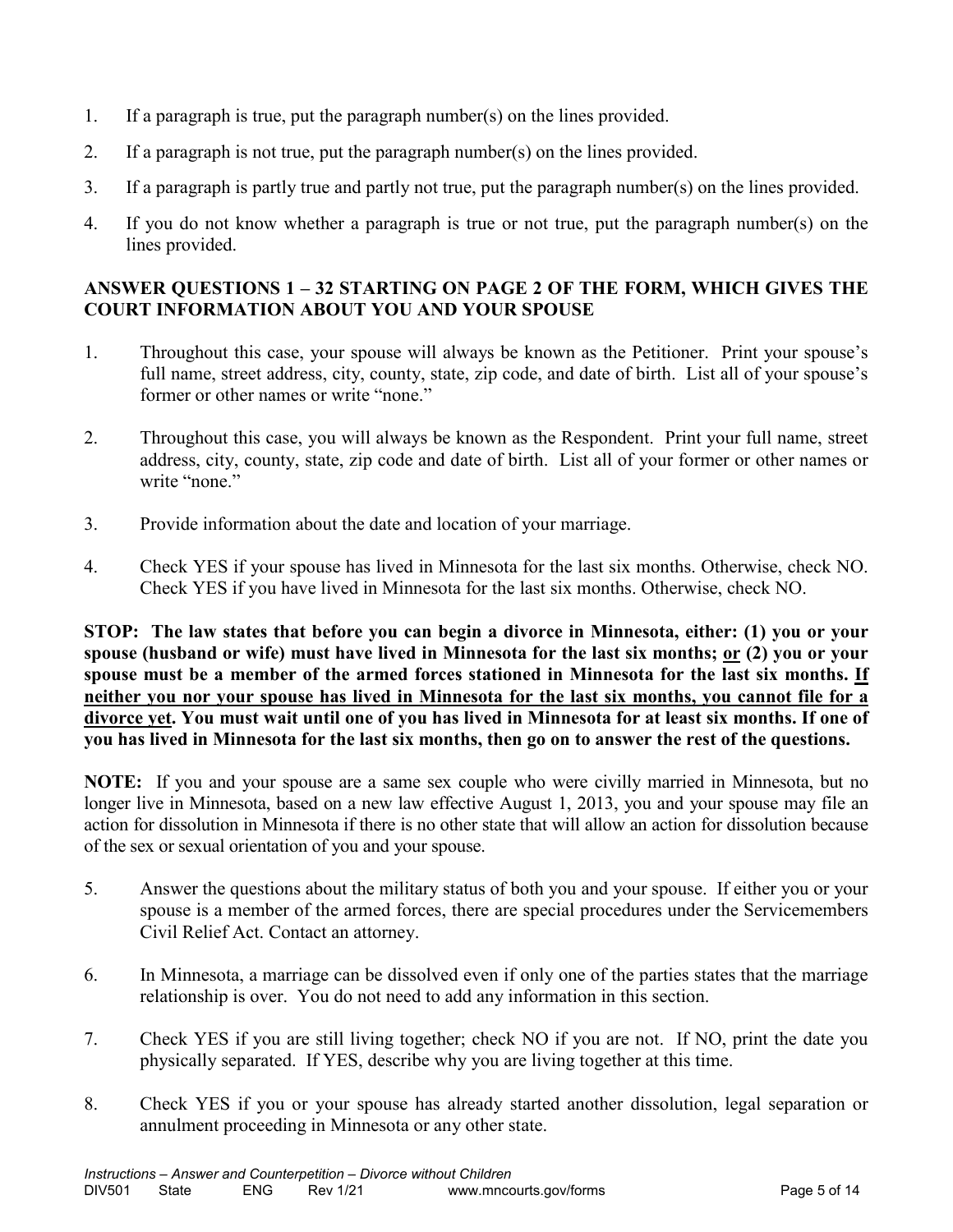**WARNING: If you or your spouse have already started a divorce or legal separation or annulment case in Minnesota or in any other state and it has not been dismissed, you CANNOT proceed with this divorce. You could either complete the other action, or you could have the other action dismissed and then start this divorce.**

Check NO if there is no other action.

- 9. Check YES if there is an existing *Order for Protection* or an existing *Harassment Restraining Order* against the Petitioner or Respondent; complete this question and **submit a copy of the order with the completed** *Answer and Counterpetition***, unless the Petitioner submitted it with the Petition.** Check NO if there is no Order.
- 10. This section is to make sure you are using the right forms. Check YES if you and the Petitioner have minor children under the age of 18, or under 20 and still in high school, or adult dependents who are not able to support themselves because of a physical or mental condition. If you check YES, you are using the wrong form. If you check NO, continue with the questions.
- 11. Check YES only if the Petitioner has any children under the age of 18 who were born prior to the marriage from a different marriage or relationship. If YES, list the children and provide the requested information.
- 12. Check YES only if the Respondent has any children under the age of 18 who were born prior from another marriage or relationship. If YES, list the children and provide the requested information.
- 13. "Public assistance" means MFIP, General Assistance, medical assistance, or sliding fee daycare. Check YES or NO. If YES, write in the name of the county paying the assistance. Minnesota law requires the Petitioner to notify the public authority paying assistance a divorce action has been filed.
- 14. "School" includes college, vo-tech, and night classes. Check YES or NO. If YES, answer (a) (c).
- 15. Answer whether the Petitioner or Respondent or anyone in either household, including a child, receives Supplemental Security Income (SSI) or Social Security (SSDI or RSDI) due to disability, retirement, or death of a parent or spouse.
- 16. This question is about the Petitioner's employment status. Provide the requested information about Petitioner's employer. If Petitioner is self-employed, list the business name and address.
- 17. This question asks for Petitioner's monthly income. Check "Respondent has no information about Petitioner's income" if you do not know how much money Petitioner makes. If you have detailed information about Petitioner's income, complete the questions.
- 18. This question is about your employment status. Provide the requested information about your employer. If you are self-employed, list the business name and address.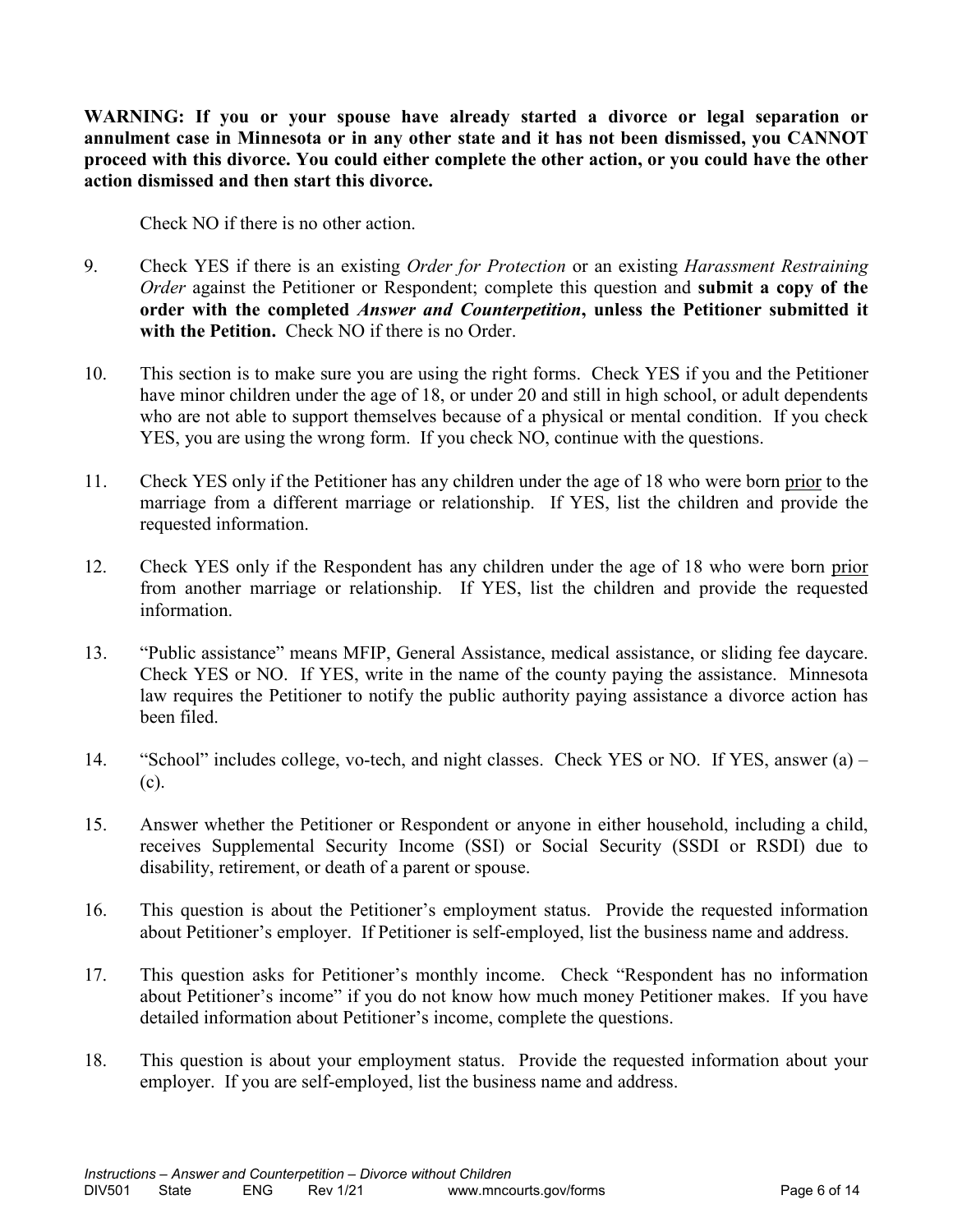- 19. This question asks about your monthly income. If you are paid weekly, multiply your weekly income by 4.33 to get monthly income. If you are paid every two weeks, multiply by 2.17 to get monthly income. If you are paid twice per month, multiply by 2.
- 20. Complete the questions about medical and dental insurance.

**NOTE: If you, your spouse, or your children are covered by medical or dental insurance through your job or your spouse's job, that coverage can be continued even after the divorce. If you want the insurance coverage to continue after the divorce, call the Employment Benefits Office of you or your spouse's employer and ask for "COBRA" coverage.**

- 21. This question is about spousal maintenance. Spousal maintenance is money paid by one spouse to help support the other spouse. Spousal maintenance used to be called alimony. If you check YES for either (a) or (b), you need to provide details about the length of marriage, education of the spouse who would receive maintenance, gross monthly income, and reasons why the spouse would not be able to maintain the standard of living established during the marriage.
- 22. List all the vehicles owned by you and Petitioner together or separately.

**WARNING: Questions 23-24 ask about marital and non-marital property. Dividing marital property and non-marital property is complicated. You should talk to an attorney.**

- **Marital Property means almost anything that you or your spouse own that you or your spouse received during the marriage, even during the times that you and your spouse were separated. This includes real estate, boats, cabins, household goods, furniture, jewelry, and other things.**
- **Non-marital Property means: (1) anything that you or your spouse owned before the marriage; (2) anything that you or your spouse received as a gift, bequest, devise, or inheritance; (3) anything that you or your spouse got in trade or in exchange for your nonmarital property; (4) anything that is an increase in the value of non-marital property; (5) anything you or your spouse received after the valuation date set by the court; or (6) anything included by a valid antenuptial contract (STOP: If you have an antenuptial contract, you should stop here and talk to an attorney.)**
- 23. Check YES or NO whether you and your spouse have divided the **marital property** to your mutual satisfaction, including household goods, furniture, furnishings, and other belongings. If you have **NOT** divided the marital property, list the items that you want.
- 24. (a) Check YES or NO whether your spouse claims **non-marital property**. Non-marital property is property owned before the marriage or acquired during the marriage by inheritance or gift. List all non-marital property your spouse owns.

(a) Check YES or NO whether you claim **non-marital property**. Non-marital property is property you owned before you were married or acquired during the marriage by inheritance or gift. List all non-marital property you own.

25. Check YES or NO whether you or your spouse has money in banks, savings, cash or investments. If YES, fill in all columns in the box. Use Confidential Information Form 11.1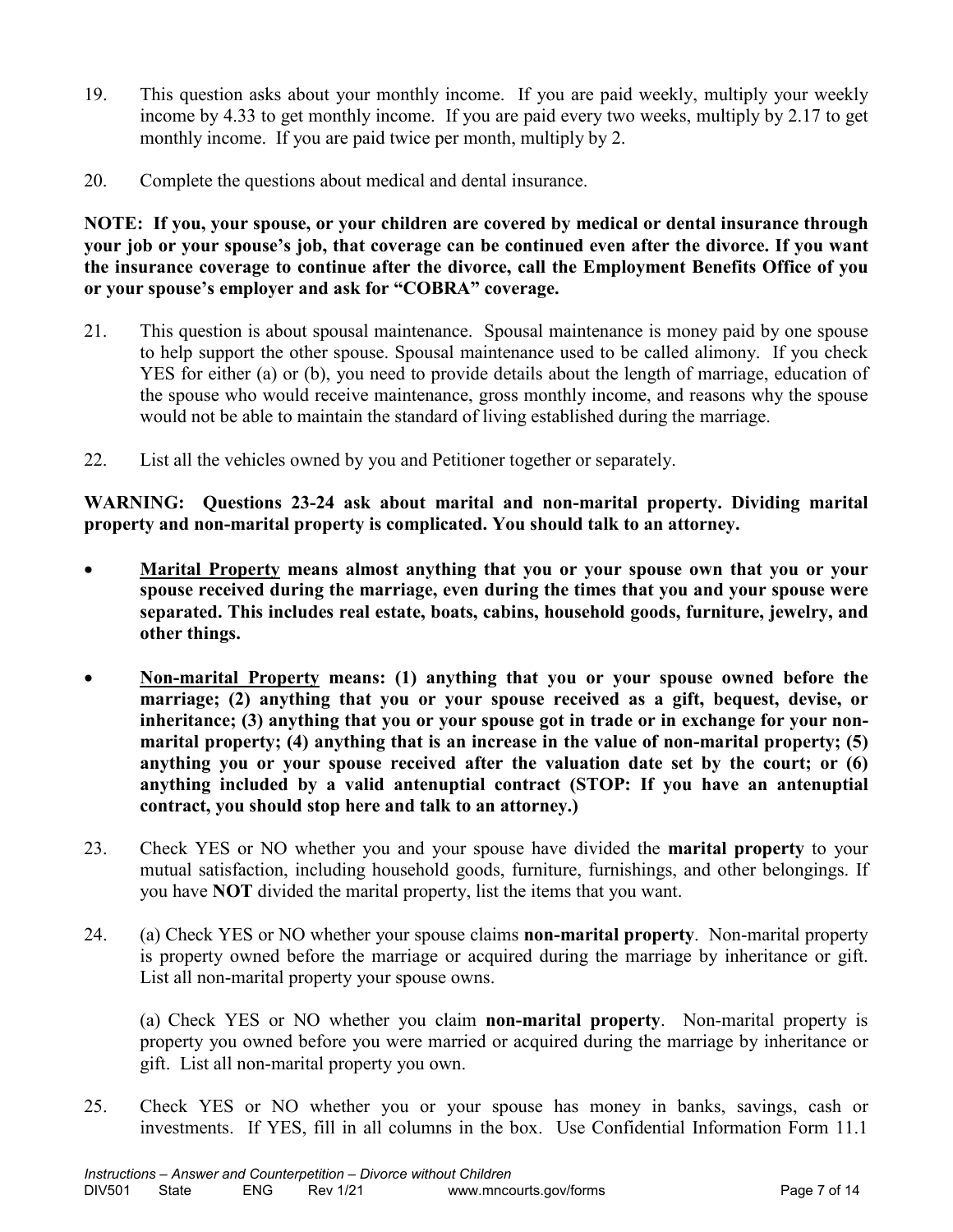(CON111) to list the name of the financial institution, account holder name(s), and account numbers. Using Form 11.1 keeps your account numbers confidential from the public. Do not list account numbers on the *Answer and Counterpetition*.

- NOTE! Failure to use Form 11.1 means these numbers could be available to the general public and you could be charged court costs and the court may order other sanctions against you for the failure to keep these account numbers confidential.
- 26. Check YES or NO whether you and/or your spouse own part or all of a business. If YES, fill in the name, address and value of the business.
- 27. Check YES or NO if either you or your spouse own a manufactured home. If YES, complete the detail questions.

**WARNING:** Question 28 asks you to list all **real property**. Real property is land and the buildings on the land. You must list all real property owned by you and your spouse together, separately, or with others. Failure to list all property will create serious problems and expense in the future. **Dividing real property is complicated. You should talk to an attorney if you and/or your spouse own any real property.** You and your spouse both have an interest in all real estate owned by either you or your spouse until the divorce is finalized and the Decree awards the property to just one party. For example, a deed given by one spouse to the other spouse before the divorce is finalized does **not** transfer all interest to the grantee spouse.

28. (a) Check YES or NO if you and your spouse own any real property together.

(b) Check YES or NO if your spouse owns real property solely in his/her name or with someone other than you.

(c) Check YES or NO if you own real property solely in your name or with someone other than Petitioner.

(d) Answer how many properties are owned by you and your spouse in total.

If YES to (a), (b) or (c), complete the Real Property Information questions for each piece of property. (1) List the full names of all owners of the property. (2) Fill in the legal description of the property (the legal description is not the same as the street address). *Example of Legal Description: Lot 1, Block 4, Hamden Edition, Hennepin County, Minnesota.* You can get a copy of the legal description from the Deed or Contract for Deed at the office of the County Recorder or Registrar of Titles in the County where the real property is located. **WARNING**: Be sure to copy the legal description **exactly** as is on the Deed or Contract for Deed. (3) Fill in the street address, city, county, and state where your property is located. (4) State the date the property was purchased and its purchase price. (5) State the amount of any existing loans or mortgages. (6) State the current market value of the property and describe how you came up with that value. (7) Check YES if this property is the homestead.

#### **WARNING: Question 29 asks about pension, profit sharing, and retirement plans. Dividing pension, profit sharing, and retirement plans is complicated. You or your spouse could face large losses if the divorce decree does not divide the pension or retirement plan according to the laws that apply. You should talk to an attorney if you or your spouse has any of these types of plan.**

29. (a) Check YES or NO if your spouse has an IRA,  $401(k)$ ,  $403(b)$  or other retirement plan. If YES, list the current account balance. Use Confidential Information Form 11.1 (CON111) to list the name of the financial institution, account holder name(s) and account numbers.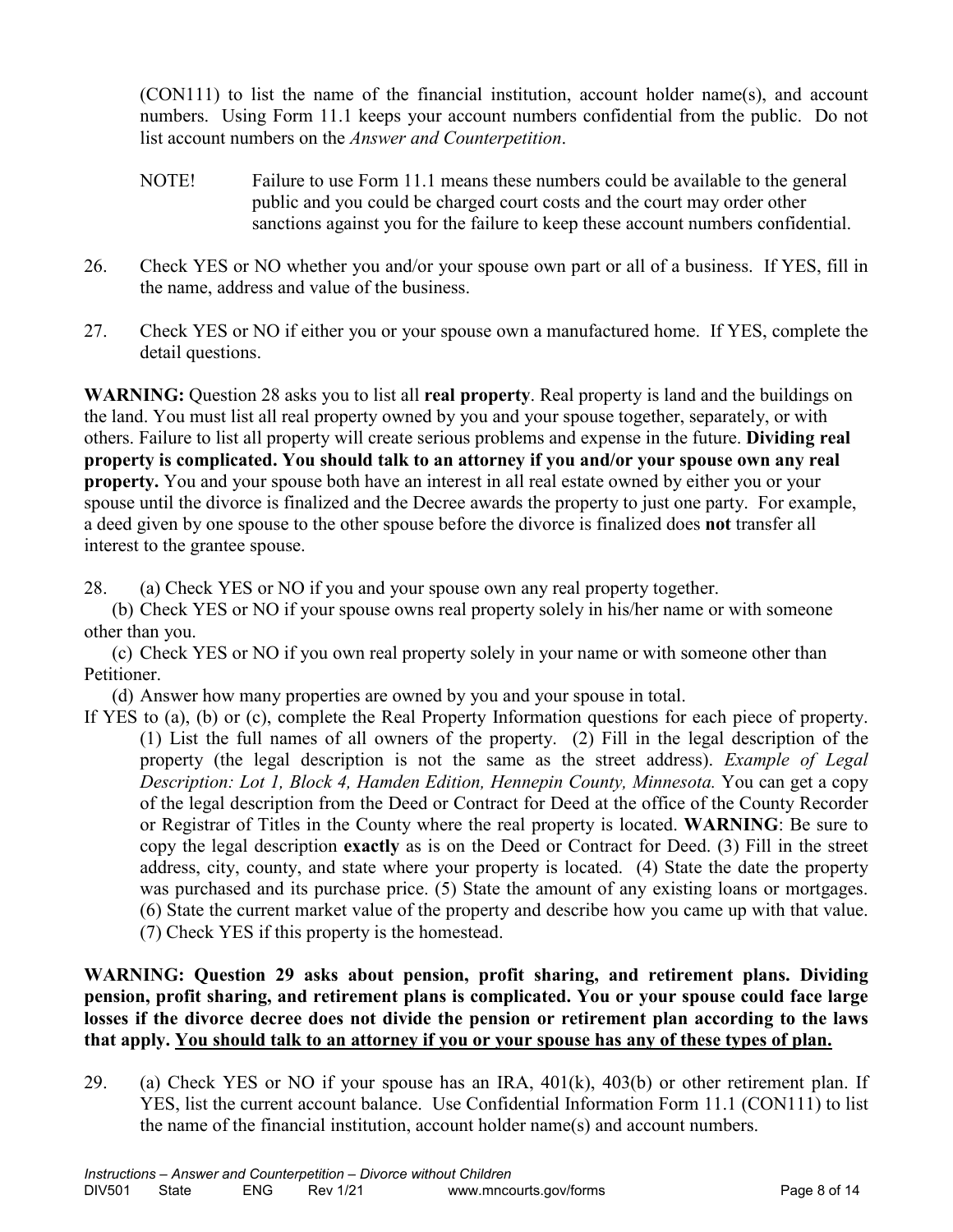(b) Check YES or NO if your spouse's past or present employer, union, or other group, paid money into a pension, profit-sharing, or other retirement plan for your spouse. If YES, list the name of the plan, the name of the group employer, union, or group providing the plan, the date your spouse began working at the job or joined the plan, the type of plan, and the present value of the plan.

(c) Check YES or NO if you have an IRA, 401(k), 403(b) or other retirement plan. If YES, list the current account balance. Use Confidential Information Form 11.1 (CON111) to list the name of the financial institution, account holder name(s) and account numbers.

Check YES or NO if your past or present employer, union, or other group, paid money into a pension, profit-sharing, or other retirement plan for you. If YES, list the name of the plan, the name of the group employer, union, or group providing the plan, the date you began working at the job or joined the plan, the type of plan, and the present value of the plan.

- 30. Check YES or NO if you and/or your spouse have outstanding debts (owe money) either together or separately. If YES, list all of the debts you and your spouse now have, even if only one of you created the debt and even if only one of your names is on the credit card, loan or note. List all debts still owed from before you were married, from during the marriage but before separation, and after separation. The *Judgment and Decree* (divorce decree) will state who is responsible for paying each debt. Include credit card bills, gas bills, water bills, telephone bills, school loans, car loans, home loans and mortgages, and other bills and loans. List to whom the debt is owed (such as Sears); how the money was used (such as "clothing for the children"); whose name is on the account and when the debt was created (if you cannot get the exact date the debt was created, at least state if the debt is from before the marriage, or during the marriage and before separation, or after separation); the current balance due; and the monthly payment. Attach another sheet of paper if you need more space. You must disclose all debts.
- 31. You may change your name as part of the divorce, but you do not have to do so. You can change your name to a maiden name, or some other name. You cannot make your spouse change his or her name, and your spouse cannot make you change your name.If you want to change your name, check YES and answer  $(a) - (c)$ . If you do not want to change your name, check NO.
	- (a) Print your new name (*first, middle, and last*). **Do not use initials unless you want only an initial instead of a full name.** Check whether this is a former legal name or maiden name. If not, explain why you want to change to this name.
	- (b) You cannot change your name if your reason for changing your name is to defraud or mislead anyone. Mark True or False to the statement "Respondent has no intent to defraud or mislead anyone by changing his/her name."
	- (c) If you have a felony conviction, you cannot change your name unless you notify the prosecuting authority that you intend to change your name. The prosecuting authority has 30 days after being served with your notice to object to the name change. If you have been convicted of a felony anywhere in the United States, answer (c) YES. Ask Court Administration to give you the *Felon Name Change Instructions* or you can download the forms at [www.mncourts.gov/forms.](http://www.mncourts.gov/forms)

**Warning:** If you do not notify the prosecuting authority of the request for name change and you use your new name, you may be guilty of a gross misdemeanor.

32. List any other facts you would like the court to know.

#### **INSTRUCTIONS FOR ANSWERING QUESTIONS 1-17, WHICH TELL THE COURT AND YOUR SPOUSE WHAT YOU WANT THE COURT TO ORDER**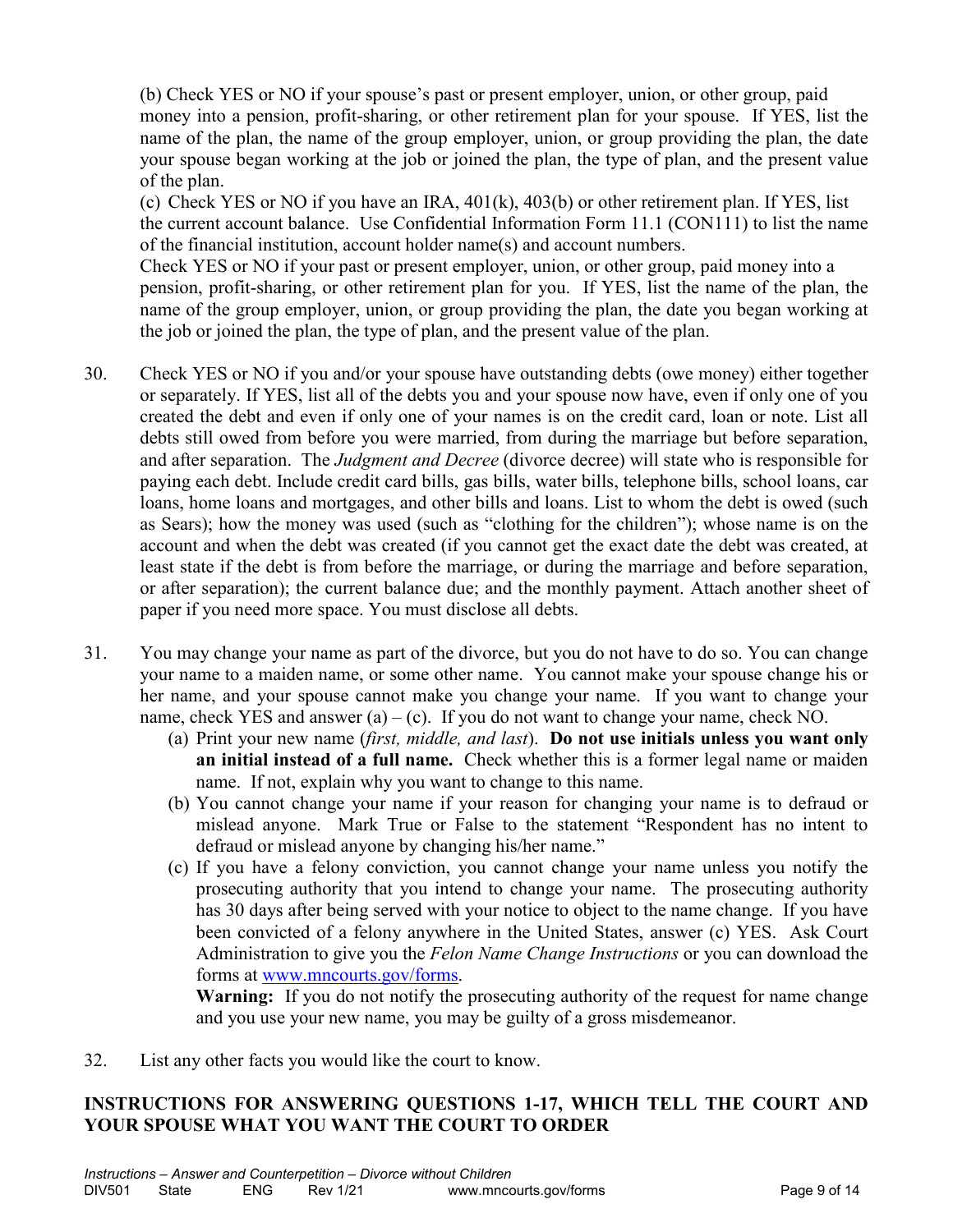- 1. This tells the court that you want your marriage dissolved. You do not need to write anything here.
- 2. You must check a box to state that you want to pay for health and dental insurance for you and your spouse, after the divorce is finalized. If you want you and your spouse to each pay your own health and dental insurance costs, check box (a). Box (c) is for COBRA coverage. Check with the employer of the person who has coverage for information on how to get COBRA coverage. If you have other questions, or if the boxes provided do not explain what you want the court to order, ask an attorney for help.
- 3. If you want spousal maintenance to be denied, check box 3(a). If you want the court to decide the issue of maintenance at a later date, then check box 3(b). If spousal maintenance should be ordered to help either you or your spouse pay for necessities, check the appropriate boxes in 3(c).
- 4. In question 22 above you listed all of the vehicles owned by you and your spouse. Write down which vehicles you want the court to give to you and which vehicles you want your spouse to have.

#### **WARNING: Dividing marital property and non-marital property is complicated. You should talk to an attorney.**

- 5. Check YES or NO whether you and your spouse have already divided your marital property to your mutual satisfaction. If NO, list the marital property you want to receive and the marital property you want your spouse to receive.
- 6. Check YES or NO whether you and your spouse have already divided your non-marital property to your mutual satisfaction. If NO, list the non-marital property you want to receive and the non-marital property you want your spouse to receive.
- 7. State how you want the court to divide the cash and investments listed at #25 above.
- 8. If you and/or your spouse own a business, state how you want the court to divide the business. Be very specific.
- 9. If you and/or your spouse own a manufactured home, provide the address of the manufactured home and check off who should get it. If there is a debt on the manufactured home, fill in whom the debt is owed to and who should pay the debt.
- 10. If you or your spouse own real property either separately or together, check off whether you (Respondent) or your spouse (Petitioner) should be awarded that real property, and then list the street address, city, county and state where the homestead is located, and then write the **exact** legal description. You can get a copy of the legal description from the Deed or Contract for Deed at the office of the County Recorder or Registrar of Titles in the County where the property is located. Write in the name of the mortgage company and the amount of the current mortgage balance. If there is an additional parcel of real property, list it in paragraph 11.
- 11. If there is additional real property, provide the address and legal description and state how that property should be awarded.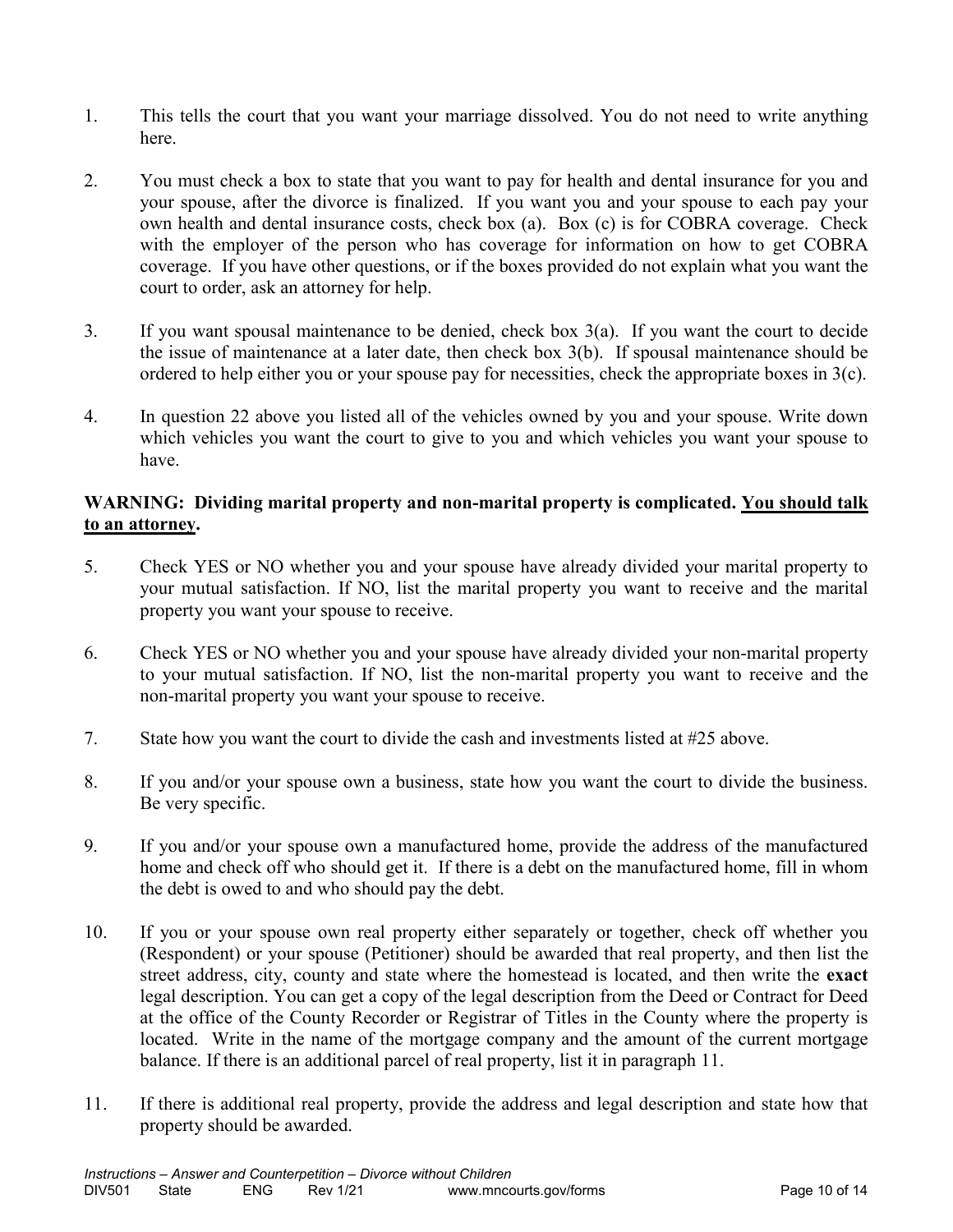- 12. Describe how your pension, profit sharing, retirement, IRA or 401 plan should be divided, then do the same with any plan in your spouse's name. Get competent legal and tax advice before making any decisions.
- 13. If you and your spouse have any individual debts and you want the court to order each of you to pay your own debts, check box (a). In question 30 above you listed all of the debts you and your spouse have. Include all debts listed from question 30. If you want the court to order that each party pay their own debts, check box (b).
- 14. If you want to change your name, print **exactly** how your new name should be listed (first, middle, and last). **Do not use initials unless you want only an initial instead of a full name.**
- 15. List anything else you would like the court to decide.
- 16. You do not need to write anything for question 16.
- 17. READ and SIGN the **Verification and Acknowledgments** on the next page.

Signing the *Answer and Counterpetition* under penalty of perjury means you are stating that the information in the *Answer and Counterpetition* is true to the best of your knowledge. Perjury is the crime of intentionally lying or misrepresenting the truth, punishable by jail or other sanctions.

## **Step 2 Make Copies of Forms**

Make two (2) copies of the *Answer and Counterpetition*. Keep one for yourself. Step 3 tells you how to serve the second copy on the other party. Step 5 tells you what to do with the *Answer and Counterpetition*.

## **Step 3 Serve the Other Party**

A copy of your *Answer and Counterpetition* must be served on your spouse. This is called "service of process." Service of process may be done **either** by "Personal Service" or by "Mail Service." If your spouse is represented by an attorney, then a copy of your forms must be served on the attorney instead of your spouse.

Service of your forms must be completed **within 30 days of the date you were served with the**  *Summons* **and** *Petition***.** See Minn. Stat. § 518.12.

#### **Service cannot be made on a legal holiday.**

#### **Who Can Serve**

The forms you have prepared can be served by any of the following:

• The sheriff;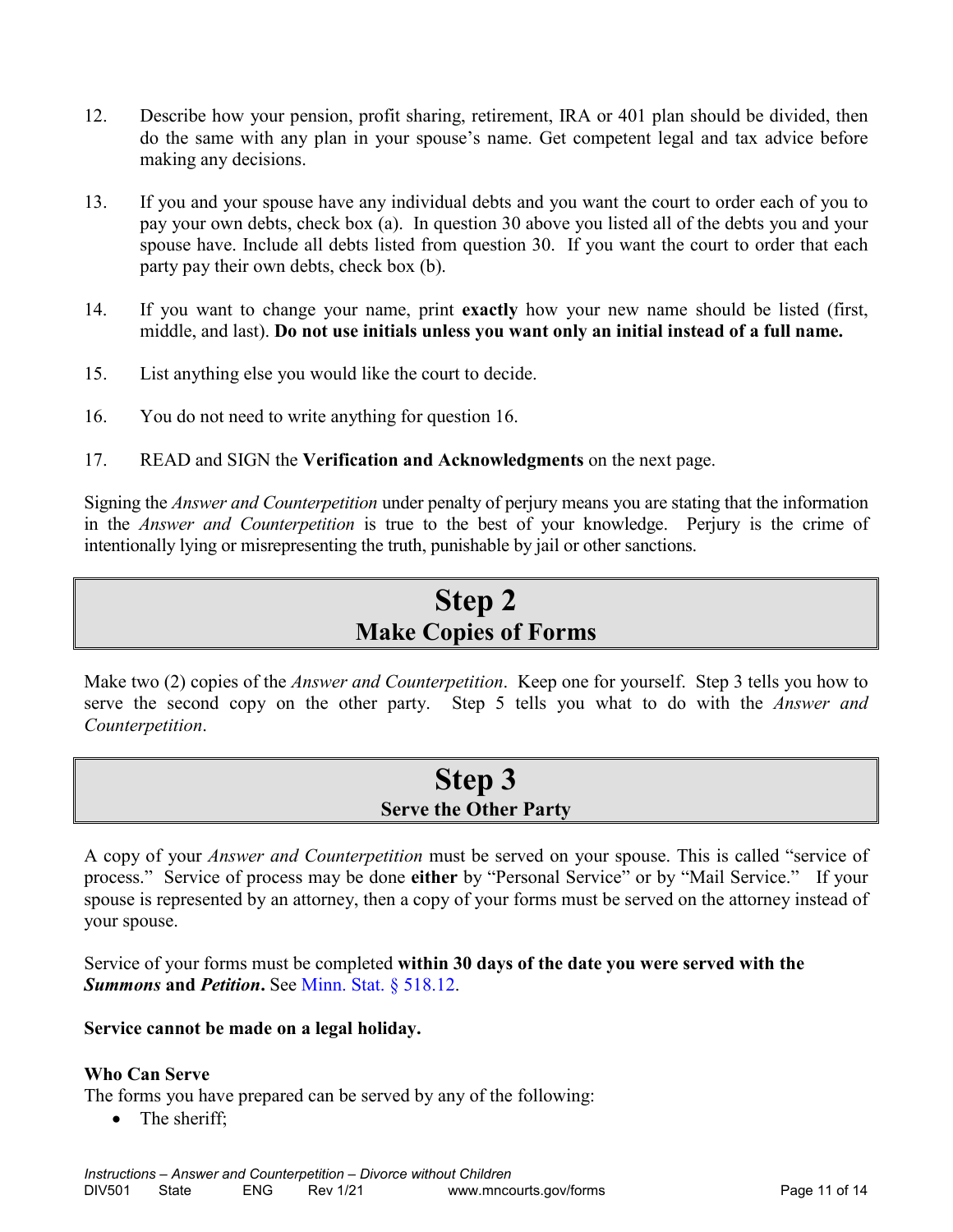- Another adult; or
- You.

#### **Personal Service**

The server should hand-deliver a copy of your forms to your spouse. However, if there is an attorney's name and address on the *Summons* you received, the server must hand-deliver the forms to your spouse's attorney.

Note: The papers cannot be given to anyone other than your spouse or your spouse's attorney, if any.

#### **Service by Mail**

A copy of your *Answer and Counterpetition* is placed in an envelope addressed to your spouse's attorney (or your spouse, if there is no attorney) with your return address on the envelope and is then sent by first class U.S. mail. The server must drop the letter in the mailbox or give it to the postal worker. The address for your spouse's attorney or your spouse is on the *Summons* you received, as part of the signature block.

## **Step 4 The Person Who Serves Your Spouse Must Fill Out the** *Affidavit of Service*

After the *Answer* is hand-delivered or mailed, the person who did the service must fill out an *Affidavit of Service* form and sign it under penalty of perjury. Perjury is the crime of intentionally lying or misrepresenting the truth.

After it has been signed, make one copy of the *Affidavit of Service* for your records.

## **Step 5 File the Forms with the Court**

Immediately file the following documents with the Court Administrator.

- *Answer and Counterpetition*
- *Confidential Information Form 11.1* (Include names, social security numbers for you and your spouse, and financial institution names with associated account numbers). This information will be kept confidential. You should also know that if at a later point in the divorce proceeding you need to file financial records such as bank statements, credit card statements, or income tax returns then you should fill out *Cover Sheet for Non-Public Documents Form 11.2* for any financial records. Using these forms ensures that your social security number and other financial records will be kept in a confidential part of the court file.)
- *Affidavit of Personal Service* **OR** *Affidavit of Service by Mail*

At the time you file your forms, you will be required to pay a filing fee.

If you cannot afford to pay the filing fee, the Judge may waive it under certain circumstances. Ask the Court Administrator/Deputy for an *In Forma Pauperis* application or download the forms at [www.mncourts.gov.forms.](http://www.mncourts.gov.forms/) Fill out this application and file it with the court. Court administration staff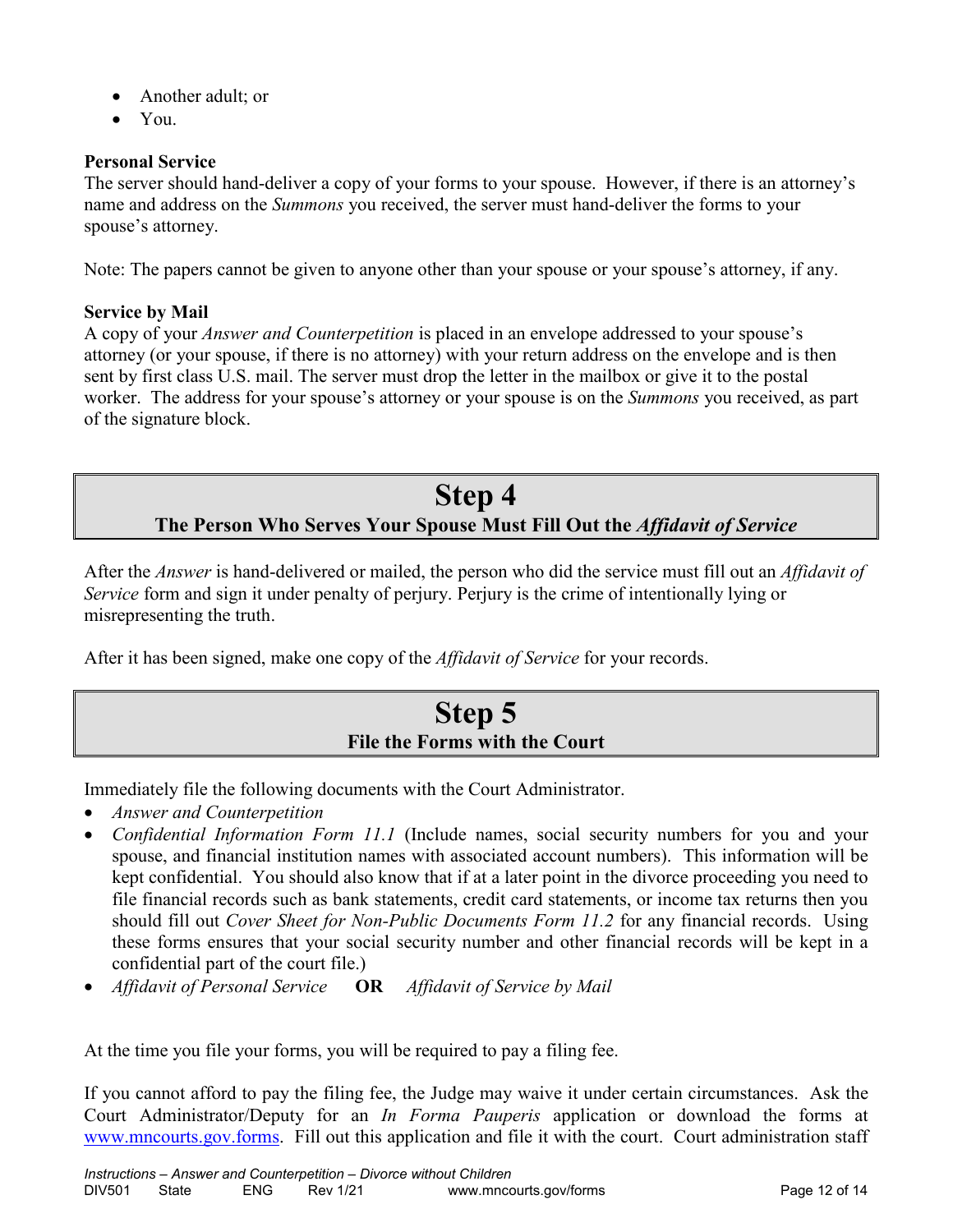will explain local practice as to presenting the In Forma Pauper application to a judge for review. A judge will review your application and decide if you must pay the filing fee. The Court Administrator cannot process your legal papers without either the required filing free or an order from a judge waiving the fee.

## **Step 6 Temporary Relief**

If you and your spouse need a temporary order to address temporary spousal maintenance or any other matter in the divorce, go to the Court Administrator's office and ask for "Temporary Relief Pending Final Hearing Without Children" forms or download the forms at [www.mncourts.gov/forms.](http://www.mncourts.gov/forms) If the judge signs the temporary order, that order is in effect until the judge signs the final order divorcing you and your spouse.

## **Step 7 Try to Settle All of the Issues with Your Spouse**

- 1. If you do not respond to the *Petition for Dissolution of Marriage* within thirty (30) days, your spouse will notify the court and ask the court to grant everything asked for in the *Petition*. The court will do so by issuing a final divorce decree called the *Findings of Fact, Conclusions of Law, Order for Judgment and Judgment and Decree*.
- 2. If you AGREE with everything your spouse is asking for in the *Petition for Dissolution of Marriage*, tell your spouse in writing. Your spouse will then complete a document called a *Stipulated Findings of Fact, Conclusions of Law, Order for Judgment and Judgment and Decree* that you will be asked to review and sign to make sure it says what you agreed to for your divorce.
- 3. If you do NOT AGREE with everything your spouse is asking for in the *Petition for Dissolution of Marriage*, you and your spouse should attempt to reach an agreement regarding as many issues as possible.

If you and your spouse reach an agreement regarding all issues, your spouse will fill out a *Stipulated Findings of Fact, Conclusions of Law, Order for Judgment and Judgment and Decree* that you will be asked to review and sign to make sure it says what you agreed to for your divorce.

If you and your spouse DO NOT reach an agreement regarding all of the issues, you and your spouse will have to go to court and a judge will decide the issues for you after a trial. If disagreements still exist, go to Step 8 and fill out the *Parenting Financial Disclosure Statement*. The *Parenting / Financial Disclosure Statement* form and instructions can be found on the court's website at [www.mncourts.gov/forms](http://www.mncourts.gov/forms) under the court forms category of "Family" or from the court administrator.